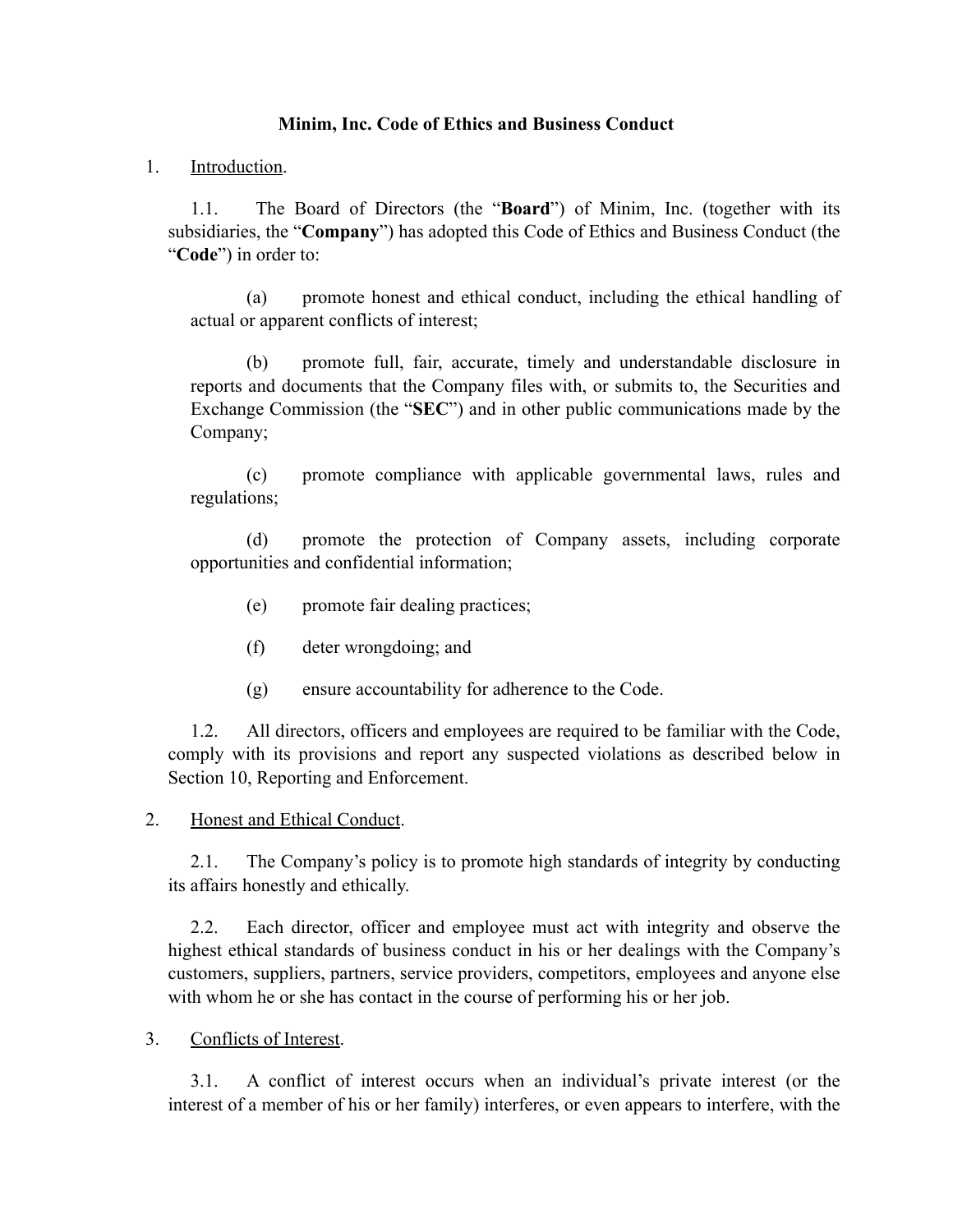interests of the Company as a whole. A conflict of interest can arise when an employee, officer or director (or a member of his or her family) takes actions or has interests that may make it difficult to perform his or her work for the Company objectively and effectively. Conflicts of interest also arise when an employee, officer or director (or a member of his or her family) receives improper personal benefits as a result of his or her position in the Company.

3.2. Loans by the Company to, or guarantees by the Company of obligations of, employees or their family members are of special concern and could constitute improper personal benefits to the recipients of such loans or guarantees, depending on the facts and circumstances. Loans by the Company to, or guarantees by the Company of obligations of, any director, officer, or their family members are expressly prohibited.

3.3. Whether or not a conflict of interest exists or will exist can be unclear. Conflicts of interest should be avoided unless specifically authorized as described in Section 3.4

<span id="page-1-0"></span>3.4. Persons other than directors and executive officers who have questions about a potential conflict of interest or who become aware of an actual or potential conflict should discuss the matter with, and seek a determination and prior authorization or approval from, their most senior supervisor or the Chief Financial Officer ("**CFO**"). That most senior supervisor may not authorize or approve conflict of interest matters or make determinations as to whether a problematic conflict of interest exists without first providing the CFO with a written description of the activity and seeking the CFO's written approval. If the CFO is themself involved in the potential or actual conflict, the matter should instead be discussed directly with the Board.

Directors and executive officers must seek determinations and prior authorizations or approvals of potential conflicts of interest exclusively from the Audit **Committee** 

4. Compliance.

4.1. Employees, officers and directors should comply, both in letter and spirit, with all applicable laws, rules and regulations in the cities, states and countries in which the Company operates.

4.2. Although not all employees, officers and directors are expected to know the details of all applicable laws, rules and regulations, it is important to know enough to determine when to seek advice from appropriate personnel. Questions about compliance should be addressed to the CFO.

4.3. No director, officer or employee may purchase or sell any Company securities while in possession of material nonpublic information regarding the Company, nor may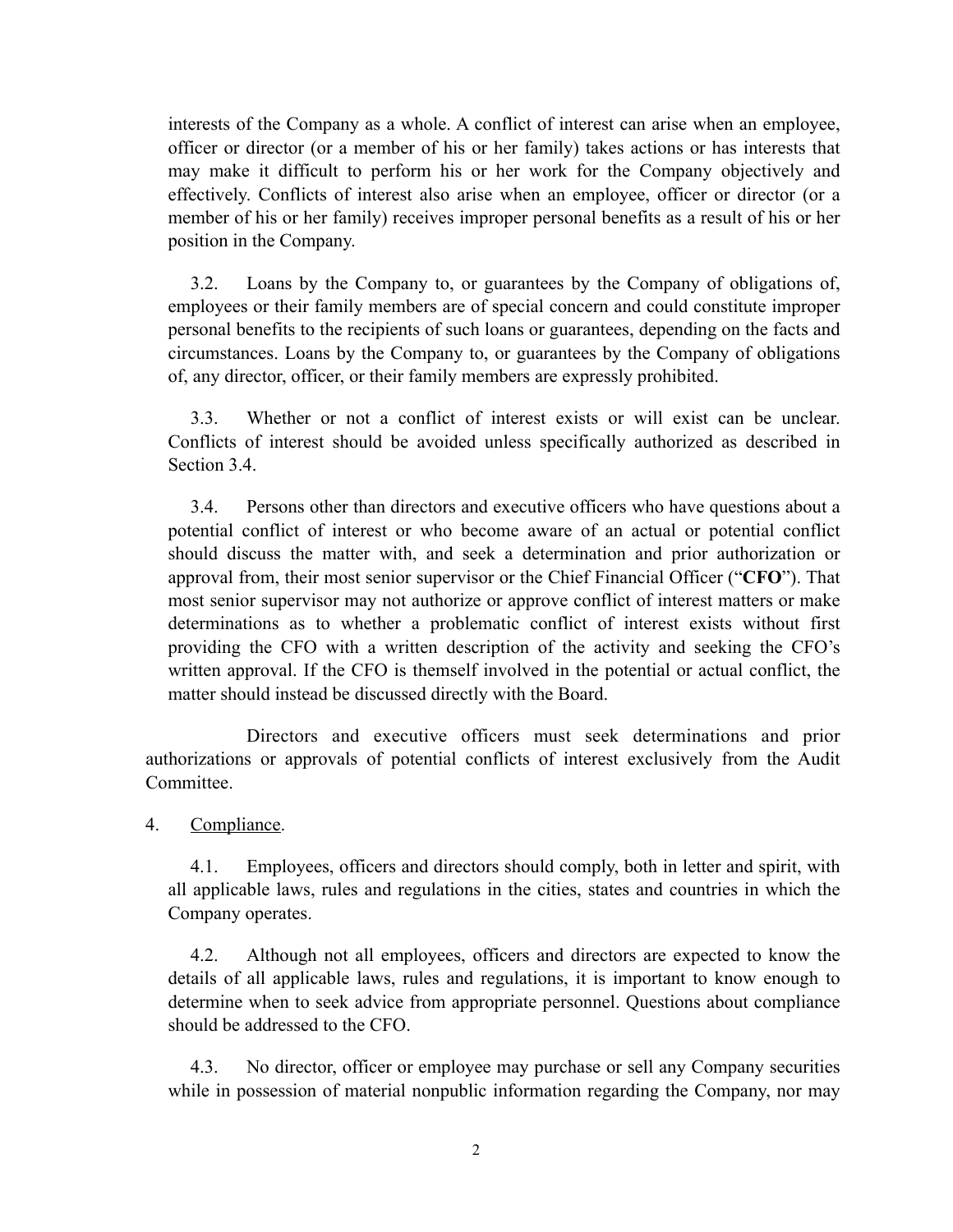any director, officer or employee purchase or sell another company's securities while in possession of material nonpublic information regarding that company. It is against Company policies and illegal for any director, officer or employee to use material nonpublic information regarding the Company or any other company to:

(a) obtain profit for himself or herself; or

(b) directly or indirectly "tip" others who might make an investment decision on the basis of that information.

5. Disclosure.

5.1. The Company's periodic reports and other documents filed with the SEC, including all financial statements and other financial information, must comply with applicable federal securities laws and SEC rules.

5.2. Each director, officer and employee who contributes in any way to the preparation or verification of the Company's financial statements and other financial information must ensure that the Company's books, records and accounts are accurately maintained. Each director, officer and employee must cooperate fully with the Company's accounting and internal audit departments, as well as the Company's independent public accountants and counsel.

5.3. Each director, officer and employee who is involved in the Company's disclosure process must:

(a) be familiar with and comply with the Company's disclosure controls and procedures and its internal control over financial reporting; and

(b) take all necessary steps to ensure that all filings with the SEC and all other public communications about the financial and business condition of the Company provide full, fair, accurate, timely and understandable disclosure.

6. Protection and Proper Use of Company Assets.

6.1. All directors, officers and employees should protect the Company's assets and ensure their efficient use. Theft, carelessness and waste have a direct impact on the Company's profitability and are prohibited.

6.2. All Company assets should be used only for legitimate business purposes, though incidental personal use may be permitted. Any suspected incident of fraud or theft should be reported for investigation immediately.

6.3. The obligation to protect Company assets includes the Company's proprietary information. Proprietary information includes intellectual property such as trade secrets,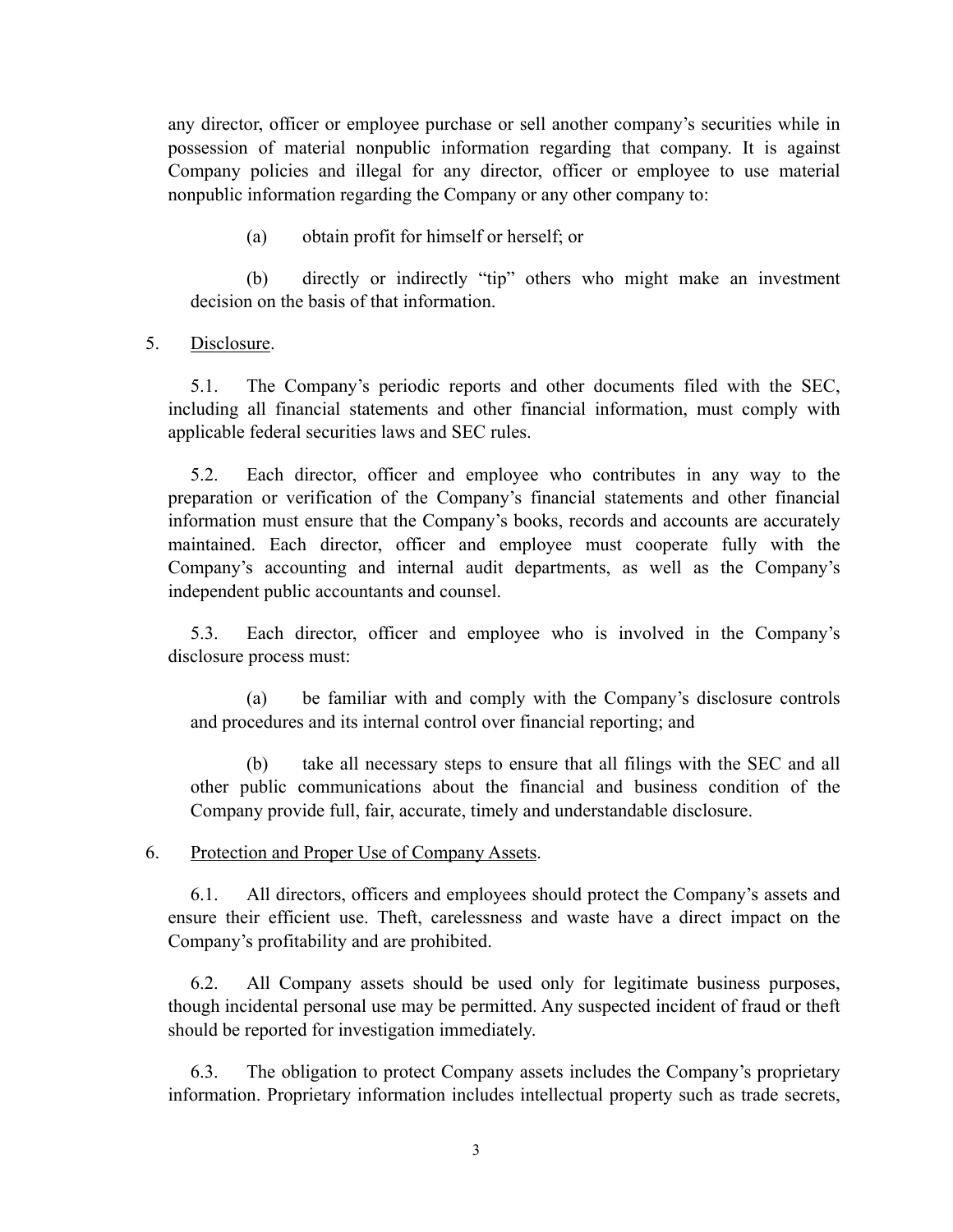patents, trademarks, and copyrights, as well as business and marketing plans, engineering and manufacturing ideas, designs, databases, records and any nonpublic financial data or reports. Unauthorized use or distribution of this information is prohibited and could also be illegal and result in civil or criminal penalties.

- 7. Corporate Opportunities. All directors, officers and employees owe a duty to the Company to advance its interests when the opportunity arises. Directors, officers and employees are prohibited from taking for themselves personally (or for the benefit of friends or family members) opportunities that are discovered through the use of Company assets, property, information or position. Directors, officers and employees may not use Company assets, property, information or position for personal gain (including gain of friends or family members). In addition, no director, officer or employee may compete with the Company.
- 8. Confidentiality. Directors, officers and employees should maintain the confidentiality of information entrusted to them by the Company or by its customers, suppliers or partners, except when disclosure is expressly authorized or is required or permitted by law. Confidential information includes all nonpublic information (regardless of its source) that might be of use to the Company's competitors or harmful to the Company or its customers, suppliers or partners if disclosed.
- 9. Fair Dealing. Each director, officer and employee must deal fairly with the Company's customers, suppliers, partners, service providers, competitors, employees and anyone else with whom he or she has contact in the course of performing his or her job. No director, officer or employee may take unfair advantage of anyone through manipulation, concealment, abuse of privileged information, misrepresentation of facts or any other unfair dealing practice.

### <span id="page-3-0"></span>10. Reporting and Enforcement.

10.1. *Reporting and Investigation of Violations*.

(a) Actions prohibited by this Code involving directors or executive officers must be reported to the Audit Committee.

(b) Actions prohibited by this Code involving anyone other than a director or executive officer must be reported to their most senior supervisor or the CFO.

(c) After receiving a report of an alleged prohibited action, the Audit Committee, the CFO, or the most senior supervisor must promptly take all appropriate actions necessary to investigate.

(d) All directors, officers and employees are expected to cooperate in any internal investigation of misconduct.